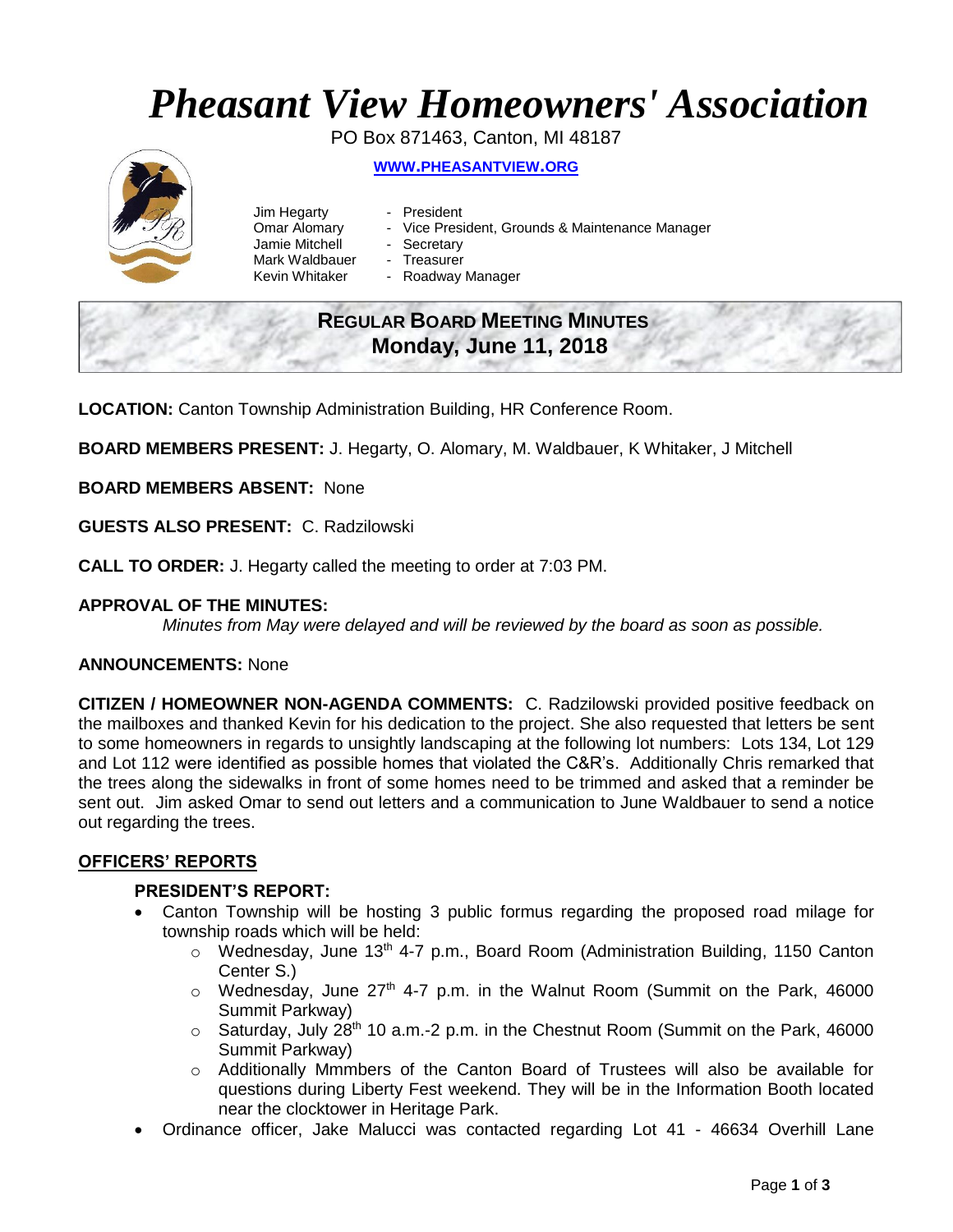regarding an apparent abandoned vehicle in the driveway. The officer Malucci came out and talked with the homeowner. The homeowner put air in the tires, drove the vehicle and it is parked once again in the driveway.

✓ *O. Alomary motioned to approve the Presidents report. Second by K. Whitaker. Ayes all present; the motion carried.* 

#### **VICE PRESIDENT'S REPORT:**

- 2 letters were sent out last month to the following addresses: 1704 Crowndale lane and 1788 Crowndale lane regarding the storing of their trashcans outside of their garages. The homeowners at 1704 Crowndale Lane did comply, however the homeowners at 1788 Crowndale Lane have not complied and therefore a second letter will be sent at this time.
- Lot 25 has a blue tarp on their roof and shingles missing, a letter will be sent at this time asking them to repair their roof and remove the blue tarp.
	- ✓ *M. Waldbauer motioned to approve the Vice Presidents report. Second by J. Hegarty. Ayes all present; the motion carried.*

#### **SECRETARY'S REPORT:**

• No report

#### **TREASURER'S REPORT:**

- 100% collected in our homeowners dues.
- Payment was made to Oakley for the new stone that was placed due to GFL garbage trucks driving over the curb near the north entrance on Beck.
- ✓ *J. Hegarty motioned to approve the Treasurer's report. Second by K. Whitaker . Ayes all present; the motion carried.*

### **DIRECTOR and COMMITTEE REPORTS**

#### **ROADWAY MANAGER'S REPORT**:

- PRRMA meeting was postponed until later in June. The Links on Summit Parkway will have their apron repaired yet this year. PRRMA will perform no further repairs in 2018. Large scale repairs are planned for 2019. Patching project – still being quoted for the year.
- The street sign blade at Stonebridge and Overhill is leaning again and Kevin has asked PRRMA to repair it.

#### **ARCHITECTURAL REVIEW COMMITTEE (ARC):**

- Approved upgrading deck on June 11, 2018 for 1981 Stonebridge Way, Lot 94
- Approved replacement of driveway, side and front door on May 31, 2018 for 1753 Stonebridge Way, Lot 113
- Approved replacing existing gutters and all wood trim on May 31, 2018 for 1698 Stonebridge Way, Lot 8

#### **SUBDIVISION COMMUNICATION COORDINATOR'S REPORT:**

• We are still looking for a volunteer to take over as the communication coordinator.

#### **ACTION ITEM REVIEW:**

#### **OLD BUSINESS:**

Mailboxes:

• Dan & Michelle Hall (Lot 149) have purchased a locking mailbox. They have been asked to sign an agreement stating that they are responsible for any extra expense should their